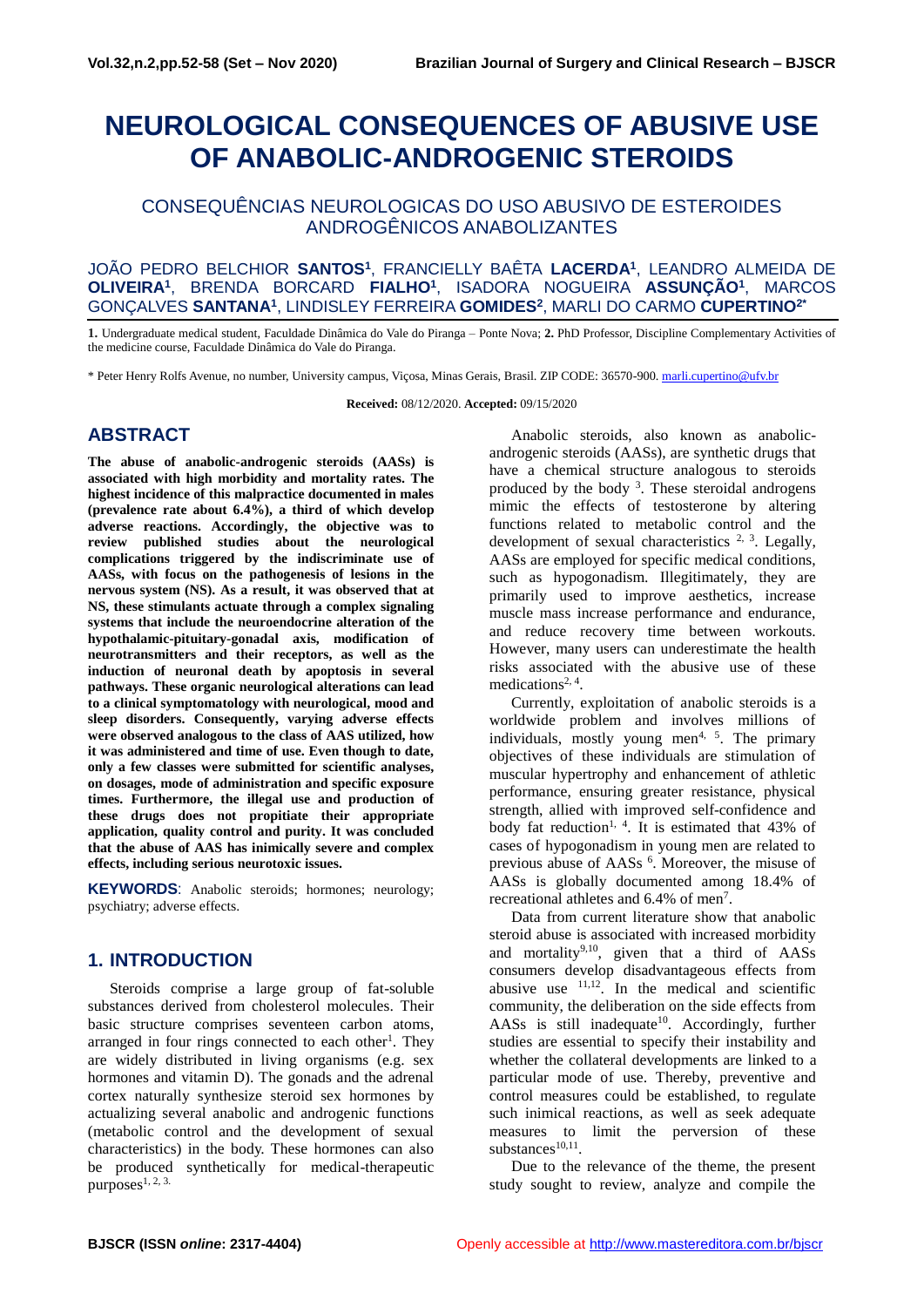published data on the main adverse effects and neurological complications triggered by the indiscriminate use of AASs with focus on the etiopathogenesis of central nervous system lesions.

# **2. MATERIAL AND METHODS**

#### **Search strategies and article selection**

To perform this study, PubMed, Scopus and SciELO databases were searched for articles, published up to April 2019. The search strategy was based on three components: (i) anabolic-androgenic steroids, (ii) neurotoxicity and neurological complications and (iii) common adverse effects. The search filters were developed in concordance with the thesaurus platform - MeSH terms (Medical Subject Headings). The following descriptors and Boolean operators were utilized "Anabolic Agents AND Neurotoxicity Syndromes", "Testosterone Congeners AND Neurotoxicity Syndromes", and "Anabolic Agents AND Adverse effects". Neither language nor chronologic restrictions were applied when searching for the articles. The initial screening was carried out considering the title and abstract of all articles found. Contrasting the authors, title, year and journal of publication eliminated duplicated studies. After this first selection, all potentially relevant studies were downloaded in their entirety to have their eligibility assessed.

#### **Exclusion and Inclusion Criteria**

The exclusion of studies relied solely on the following well-defined criteria: (i) studies concerning AASs not associated with adverse effects, (ii) studies relating to AASs that didn't include data of common clinical/neurological aspects, (iii) adverse effects by drugs abuse with no relation to AASs; iv) studies from secondary or incomplete texts (i.e. editorials, remarks/comments, letters to the editor, dissertations, theses, book chapters, publications in event annals and articles unavailable in full-text). The reference lists of the relevant articles were selected for potentially admissible documents. The inclusion criteria focused on articles which dealt with individuals who engage or partook in the use of AASs and suffer from the adverse effects correlated to the common clinical/neurological aspects. Moreover, this criteria was specifically defined to contemplate the proposed objective, granting a greater in-depth analysis of the use of anabolic steroids and the probable damage to the nervous system or alterations to general clinical standards.

#### **Data extraction**

Qualitative data was obtained from all of the included articles. The extraction of the data was classified as follows: (i) Therapeutic indications; (ii) Chemical composition; (iii) Effects - therapeutic and general adverse effects; and (iv) Neurological effects: general neurological signs and symptoms; Etiopathogenesis of neurological disorders; AASs and morphological changes; AAS and the death of neurons.

# **3. LITERATURE REVIEW**

#### **Therapeutic indications**

Clinical indication for therapeutic intervention with AASs is associated with situations of hypogonadism, to promote the increase of gonadocorticoids and gonadal steroids, and as a result, stimulate the development and maintenance of the body's sexual characteristics. They are also indicated in cases of delayed puberty and growth stimulation, neonatal micropenis, deficiency of protein metabolism, partial androgen deficiency in elderly men and the treatment of androgen deficiency subsidiary to chronic diseases $2,3,4,5$ . In addition, the adoption of these stimulants in AIDS-related cachectic patients or associated chronic diseases (cancer, chronic renal failure, and chronic obstructive pulmonary disease) has substantiated the studies on the manipulation of body weight $3,4,5,6,7,8$ . Thusly, the pharmaceutical dispensing of these drugs should only be executed under medical supervision<sup>9,12</sup>.

Currently, AASs are widely used to promote muscular hypertrophy and greater athletic performance, which guarantees greater resistance, physical strength, tiredness relief and muscular fatigue, allied with increased self-confidence and body fat reduction<sup>11,12,13</sup>. These effects are triggered by increased muscle mass, increased hemoglobin and hematocrit concentration, nitrogen retention, increased calcium deposition, and increased fat combustion<sup>3</sup>. Due to many physical and predominantly aesthetic improvements, there has been an increase in the application of AASs in the last five decades worldwide<sup>14,15</sup>.

## **Chemical composition**

The name anabolic-androgenic steroids is attributable to its chemical structure, which is analogous to the hormones produced by the organism. These synthetic compounds have several active principles, among them: testosterone & some of its esters, methyltestosterone, oxandrolone, fluoxymesterone, nandrolone decanoate and oxymetholone<sup>1,3,4</sup>.

The AASs have in their structure chemical variations classified as 17-α-Alkylation, 17-β-esters and 1-methyl steroid, which exhibit distinct peculiarities, but with similar objectives. The most used variations are divided into two pharmaceutical forms: oral (17-α-nickel) and injectable (17-β-esters). The injectable type (administered intramuscularly) is less harmful when compared to the oral formulations. Another advantage they present is lipid solubility, which minimizes contamination by bacteria and slows its circulation in the bloodstream, thus prolonging its action4,17. Most oral AASs have hepatic metabolism and are alkylated at the 17th carbon atom, with extensive first-pass metabolism in the liver, making them highly hepatotoxic $10$ . The principal injectable forms, generally accepted by users, on the market are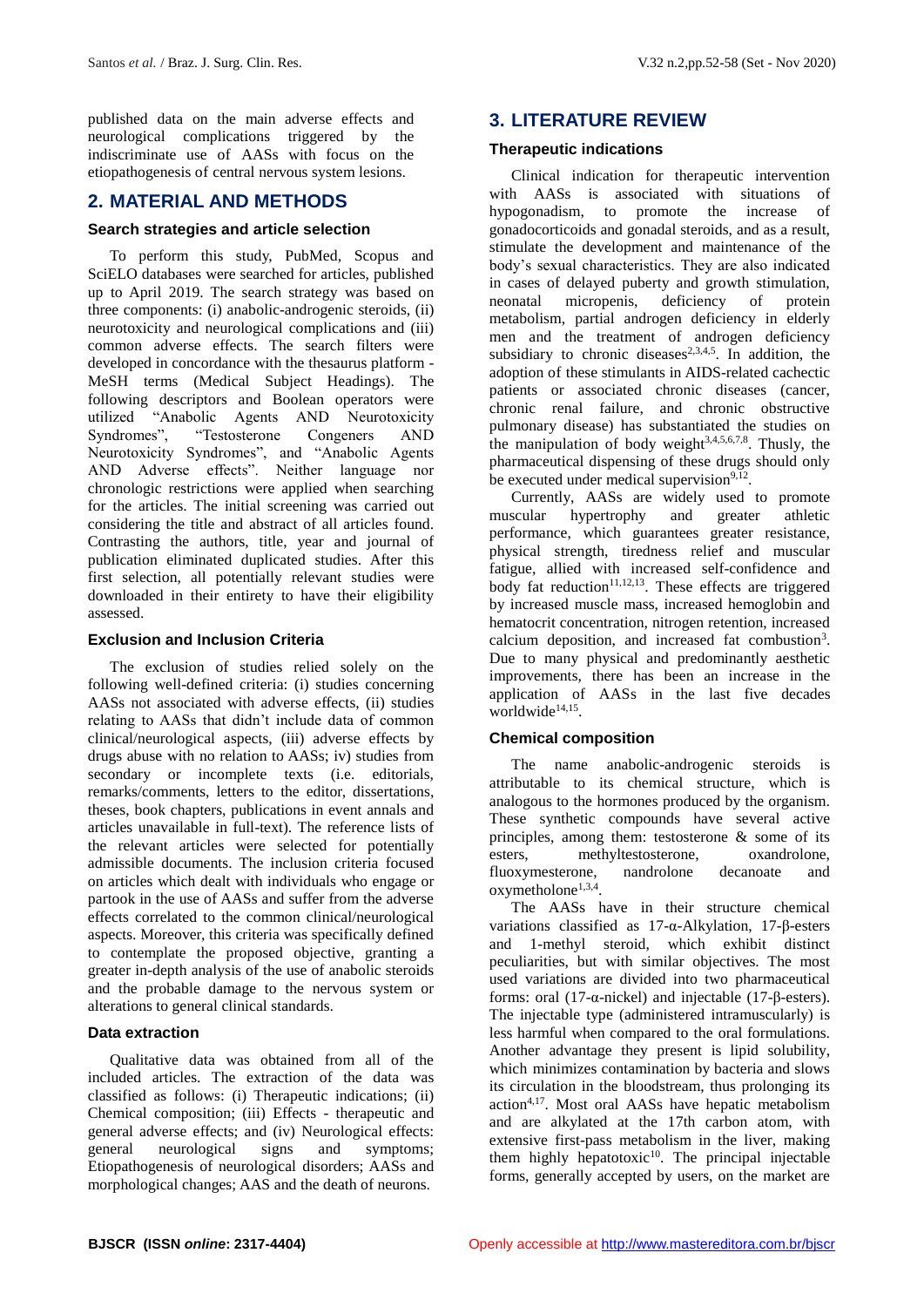Stanozolol, Nandrolone; composite of four synthetics: propionate, phenylpropionate, and testosterone isocaproate and decanoate. Additionally, they include drugs exclusively implemented in veterinary medicine, mainly in horses (e.g. testosterone cypionate & boldenone undecylenate). The oral varieties commonly appropriated by users are oxandrolone and metandienone<sup>4,16,17,18</sup> (Figure 1).



**Figure 1**: Most used anabolic-androgenic steroids divided according to the route of administration, active principle and trade name4,16,17,18 \* In parenthesis: commercial name.

#### **Effects Therapeutic effects**

At therapeutic doses, the androgenic effects of AASs are usually acknowledged as those, which generate masculinization in the organism, being the development of internal & external genitalia, thickening of vocal cords, and an increase in libido, terminal hair growth, secretion from the sebaceous glands. Whereas the anabolic effects are manifested as manipulations of the skeletal muscle and bone, hemoglobin and hematocrit concentrations, retention of nitrogen and bone deposition of calcium with body fat reduction<sup>4,18,19</sup>

#### **General adverse effects**

The adverse effects are induced from the application of AASs in high dosages, in most cases without prescription; these doses are said to be 10- 100 times greater than the usual effective concentration (EC). Furthermore, the fact that specific pharmacological receptors of the drug are saturated with doses well below the aforementioned should be highlighted $8$ .

The two major reasons for the exploitation of these stimulants are (i) efficiency and performance enhancement of competitive and recreational athletes, and (ii) solely aesthetic purposes. Both reasons are physiologically linked to the anabolic actions of these substances, which can stimulate nitrogen fixation, with positive nitrogen balance,

stimulus to erythropoiesis, increased protein synthesis in several tissues, muscle development in the body<sup>1,3,4,22</sup>. Wherefore, users perceive it as seemingly advantageous the continuous exploitation of the AASs1,3,7. In the United States, it is estimated that 67% of elite athletes use these drugs<sup>20</sup>, whereas in Brazil, the prevalence is around  $11.1\%^{21}$ .

Although complete dissociation of the side effects have not yet been achieved, some AASs have shown a significant increase in anabolic activity with reduction of androgen effects<sup>1,4</sup>, which favors the heightened consumption of the drug for those seeking rapid gains. The anti-catabolic effects of these compounds occurs mainly through inhibition of bone resorption and reduction of protein  $degradation<sup>1,19</sup>$ .

Most users are aware of the adverse effects from misuse (e.g. mood fluctuations, gynecomastia, decreased libido and suppression of spermatogenesis, besides reduction in HDL cholesterol, and increases in hematocrit and liver toxicity ) which they egocentrically choose to ignore, classifying them as mild or transient $10, 11$ . In women, there are plausible changes in the menstrual cycle, thickening of the voice, and growth of facial hair. In adolescents, growth may be interrupted prematurely and permanently<sup>1,4,5</sup>. Effects such as testicular tissue atrophy, hepatic & prostate tumors, cirrhosis, endocrine system disturbances, and lipid metabolism alterations<sup>4,5,8,18</sup> are commonly documented over continuous usage, at high doses. Withdrawal of androgens after chronic use may induce prolonged and sometimes irreversible hypogonadism; with frequently reported hepatotoxic & nephrotoxic effects and musculoskeletal system issues $4,5,6,7$ .

Recent studies have confirmed that long-term supra-physiological exposure to AASs produces cardiovascular toxicity, leading to acute myocardial infarction, caused by significant reductions in diastolic measurements and hypertrophy of the heart muscle in addition to atherosclerotic disease<sup>4,5,6,8</sup>.

#### **Neurological effects General neurological signs and symptoms**

The effects of AASs in the Central Nervous System (CNS) have a wide spectrum of signs and symptoms, depending on the variety consumed, dose and duration of use. They can range from the neuroendocrine inhibition of the hypothalamic pituitary gonadal axis (causing hormonal disorders), cardiovascular and hemodynamic changes, and even behavioral disorders such as mood and sleep disorders $23, 26$ .

Emerging evidence suggests that long-term abusive exposure to anabolic steroids can cause neurotoxicity. The neurological alterations triggered by neurotoxicity can lead to the establishment of distinct clinical symptomatology such as mood & sleep disorders (expressed as depression and insomnia), increased irritability, and aggression.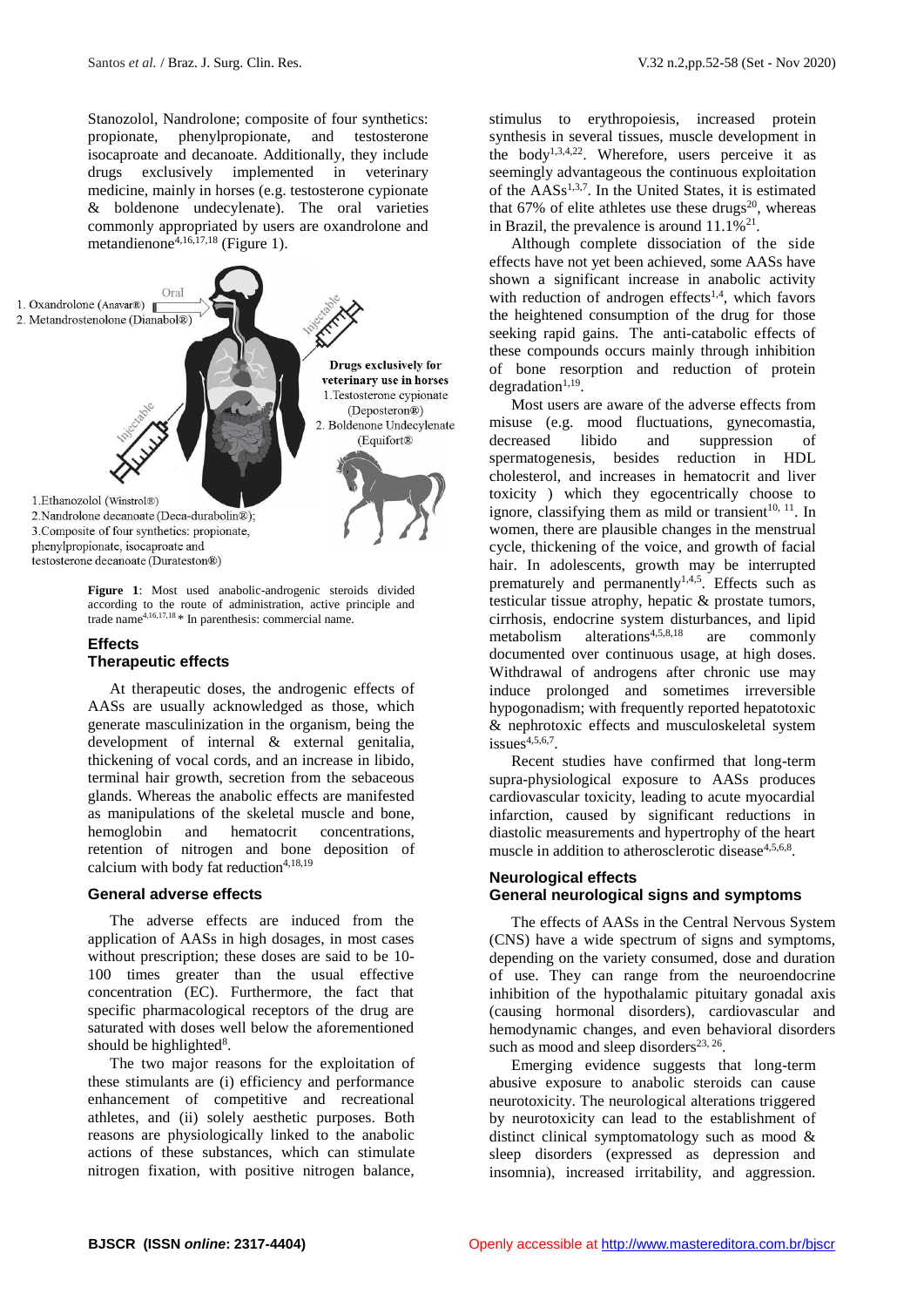The depression is usually interpreted as a withdrawal symptom<sup>2,3,4</sup>. In addition, there is also an increased possibility of dementia after prolonged high dosage application<sup>4,5</sup>.

The administration of these pharmaceuticals, in abusive doses, is also associated with anxiety, hypomania or mania27,28. These changes reflect the remarkable psychopathological comorbidity between drug dependence and disorders that induce neurotrophic changes in the neural circuits $2<sup>9</sup>$ .

#### **Etiopathogenesis of neurological disorders**

The anabolic steroids trigger pharmacological effects in the CNS in two distinct ways: directly, with modulation in their intracellular receptors; and indirectly, by influencing the binding site located at the neurotransmitter receptor or causing the release of neuropeptides  $30, 31$ . These actions can affect the expression of neurotransmitter receptors namely gamma-Aminobutyric acid (GABA), serotonin (5- HT), glutamate (GLU) and dopamine (DA), which, among others, are abundantly expressed in areas of the brain associated with varying physical and psychological comportments32,33,34,35 **(**Figure 2).



**Figure 2**: Etiopathogenesis of neurological disorders by pharmacological actions in the Central Nervous System triggered by anabolic-androgenic steroids (AASs) (32, 33, 34, 35).

Moreover, the interaction between the polymorphic region of the 5-HT receptor expression and neuroticism has been identified in athletes predisposed to anxiety, depression and aggressiveness, and the dose-dependent effect<sup>36</sup>. The regions of the brain involved in this expression are the hypothalamus, basal gland, amygdala and hippocampus, which seemingly have a greater effect on the steroidogenic enzymes and the receptors involved in their synthesis and metabolism<sup>37,38</sup>. Studies have shown that anabolic activity provokes drastic neurological modifications by reducing the amount of proteins that are employed as 5-HT (modulator of several physiological processes) receptors; this justifies the onset of withdrawal symptoms (e.g. depression), especially after the discontinuation in intake of AASs, considering the

possible evolution to suicidal tendencies<sup>5,15,39</sup>.

In addition to 5-HT, anabolic steroids also interfere with the signaling of DA (neurotransmitter responsible for motor and behavioral synapses in the CNS). Differently to the commonly abused drugs, they do not trigger amplified euphoric impulses, nor do they present immediate intoxication, since they do not immediately alter the DA levels in the organism. However, they do activate the reward system (drug dependency), signaled by DA, and consequent, abstinence withdrawal syndrome<sup>5,11,40</sup>. AASs exert different effects on distinct DA receptors. Specifically, they can decrease the density of the D1 receptors in the striatum and that of both of the D1 and D2 receptors in nucleus accumbens (NAc/NAcc). In contrast, they increase the density of the D2 receptors in the putamen<sup>32</sup>. Studies of Nandrolone administration have shown that the drug reduces DA activity, in addition to decreasing the levels of its metabolites $41$ . This is worrying since NAc is part of the mesocorticolimbic dopamine system and is involved in important physiological events such as cognition,  $decision-making$ , motivation and reward<sup>32</sup>.

> In a study evaluating age variability amongst AASs abusers and consumers (athletes and habitual users), it was suggested that anxiety disorders were more prevalent among those who were also engaged in excessive consumption of alcohol, compared to non-AAS users<sup>42</sup>. Therefore, researchers have proposed that the abuse of AASs in adolescence can alter the body's androgen levels, which can negatively influence their psychological comportment<sup>43</sup>.

Emotional and behavioral burnouts have been conceptualized as sudden and exaggerated provocations from the application of the stimulants<sup>43,44</sup>. In addition, users suffer from an inability to adapt to situations, generating frustration and impulsivity<sup>45</sup>.

Piacentino *et al.* (2015)<sup>45</sup> argued that the relationship between the use of the pharmaceuticals and the observed psychopathologies should not be considered as simple and isolated events. Citing the importance of the analysis of the complex circuitry regulated by the neuroendocrine mechanism encompassing different regions of the CNS and the hypothalamic-pituitary-adrenal axis (HPA axis)<sup>45</sup>. Another aggravating factor corroborating this analysis is the fact that most AASs bind to the androgenic and estrogenic receptors, found abundantly in the CNS, with high local aromatase activity, generating strogenic metabolites $46$ . This metabolites, to activating secondary messengers, are able to interact with both the estrogen receptor

Hypomania or mania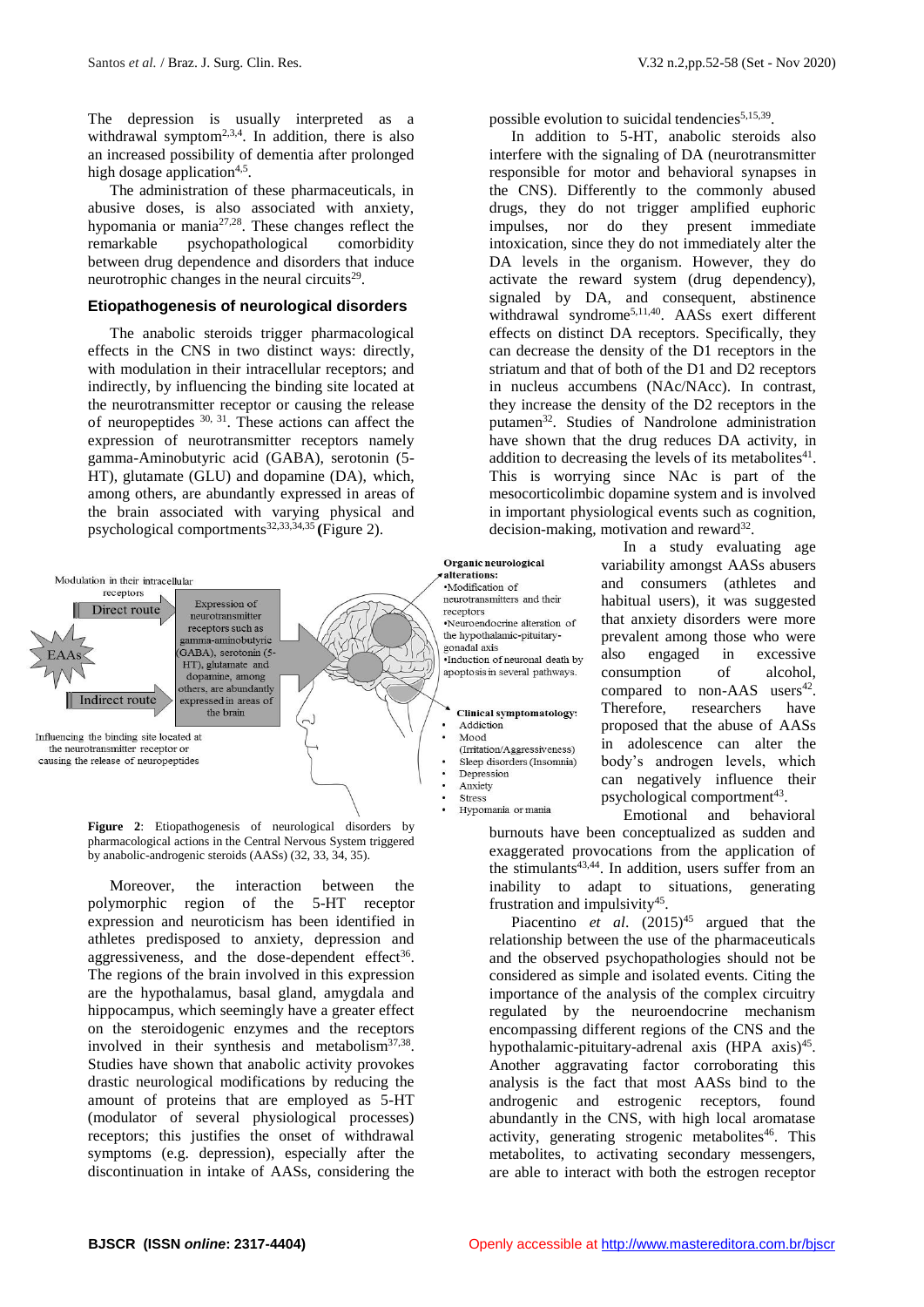alpha ( $ER\alpha$ ) and the estrogen receptor beta ( $ER\beta$ ), and/or the progesterone receptors, without being metabolically converted into estrogen<sup>26,47</sup>. Thus, these stimulants can expand their effects to systemic levels and reinforce the exponential increase of adverse effects.

The signaling initiated by anabolic steroids in the CNS include classical genomic and nongenomic actions. After combining with the androgenic intracellular receptors, the steroids induce oxidative stress and impair mitochondrial activity, when in high doses. These drugs also affect GABAergic transmission (in the forebrain)<sup>26,48,</sup> which intensifies aggressiveness and irritability<sup>46,49</sup>.

Utilizing *in vivo* testing, the exploitation and chronic use of anabolic steroids were shown to reduce levels of the neurotrophic factor in the hippocampal and prefrontal cortex regions; also demonstrating a reduction in the glucocorticoid receptor (GR/GCR) expression in the hippocampus and an increase in diurnal basal levels of corticosterone<sup>50</sup>. In human subjects, around 500 AAS users, nearly half had insomnia, and the others experienced varying sleep disturbances such as increased non-REM sleep phase 4 and REM sleep latency<sup>51,52</sup>. Additionally, patients under chronic anabolic use also presented reduction in total sleep time with reduced efficacy, together with reductions in the non-REM phases and increases in the N253 stages. This develops from increase neuronal excitability derived from actuation of these steroids on the  $CNS<sup>51,52,53</sup>$ .

Psychological and psychiatric manifestations were other topics extensively described in the literature. Mood changes (euphoria, increased selfesteem, emotional lability, impulsivity); modifications in comportment such as cognitive skills, aggression and violence<sup>21</sup>; antisocial behavior; and manic episodes, delirium, paranoia, and schizophrenic outbreaks were observed in several cases<sup>54</sup>. These symptoms require further examination to elucidate the relationship between dosage and period of exposure to AASs.

## **AASs and morphological changes**

Regarding the CNS anatomy, these stimulants alter the morphology of neurons and the glial cells in the region of the NAc shell. These neuroanatomical changes are a likely cause of the cognitive effects produced by the drugs. Male subjects who administer anabolic steroids have exhibited a smaller volume of gray matter in their cortex and putamen compared to those who do not<sup>55</sup>. Prolonged exposure to the drug probably has the greatest impact on the structural characteristics of the brain, especially in individuals who develop dependence.

In the evaluation of the cellular alterations, *in vivo* was incorporated to assess the structural alterations in the particular regions of the brain that

were briefly exposed to the anabolic steroid Nandrolone decanoate. Recent research concluded that no significant changes were noted in the cellular framework, particularly in Purkinje fibers of the cerebellum<sup>56</sup>; the neurons responsible for the afferent modulation of afferent sensory information reaching the cerebellar cortex $57,58$ . In contrast, another similar study, but which adopted the testosterone cypionate as its focal point, demonstrated a decrease in Purkinje cells in female animals and a noticeable increase in the aggressiveness of treated animals compared to the control group<sup>59</sup>. Furthermore, similar investigations using alternating dosages and periods of administration of Boldenone and Stanozolol also revealed variations in the levels of reactive oxygen species (ROS) in the cerebral cortex and hippocampus<sup>57</sup>, responsible for the cellular neurotoxicity of these regions.

Using a magnetic resonance imaging (MRI), structural and functional analyses were executed on weightlifters using AASs. These subjects exhibited increased amygdala volume and reduced functional MRI coupling in the resting state of the amygdala. It was suggested that prolonged use of such might negatively modulate functional and structural brain networks related to the amygdala<sup>58</sup>. This data emphasized the need for further investigation in this area to substantiate the involvement of anabolic steroids in cerebellar lesions, considering the importance of this region for the organisms' cognitive and motor capabilities.

## **AAS and the death of neurons**

Cases of dementia in chronic users of AAS have been associated with induction of neuronal death (4, 5). The neuronal apoptosis was observed in assorted extensions, through several mechanisms, and solely varying according to the class of AAS used<sup>2</sup>.

High concentrations of anabolic steroids can alter intracellular calcium-dependent transmission, affecting inositol trisphosphate  $(IP_3)$  receptors, leading to the apoptosis $60$ . Apoptosis is also caused by the over-stimulation of GLU receptors associated with increased calcium influx through ion channels linked to these receptors<sup>13,26</sup>. Also N-Methyl-Daspartate (NMDA), a GLU receptor agonist, can trigger extrinsic apoptosis via signaling of extracellular stress. There is a suggestion that AASs increase neuronal susceptibility to apoptotic stimuli<sup>14</sup>, corroborating the results of the *in vitro* studies in which the apoptotic repercussions were only observed in dopaminergic neurons cultured through the oxidative stress induced by these stimulants<sup>2</sup>.

By amplifying the apoptotic events induced by anabolic steroids, the involvement of the beta-Amyloid 42 peptide (Aβ42), may contribute to the onset and/or progression of neurodegenerative diseases (Alzheimer's disease)<sup>15</sup>. It was also shown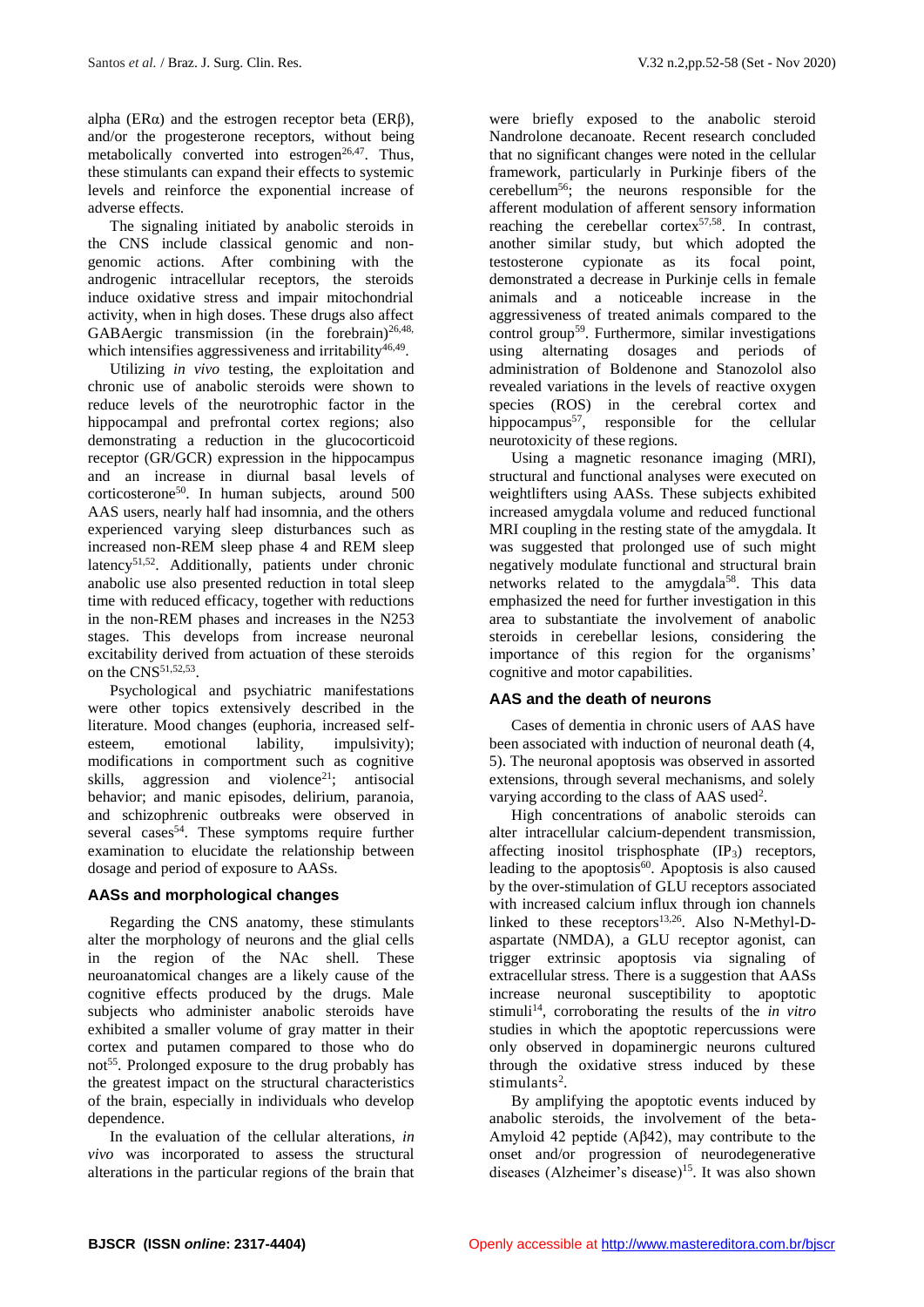that trenbolone acetate increases Aβ42 production and induces apoptosis in primary hippocampal  $neurons<sup>22</sup>$ .

## **4. CONCLUSION**

Despite the seemingly detrimental effects derived from the misuse of anabolic steroids, there is still a scarcity in the implementation effective strategies to prevent this reoccurrence. It is difficult to deliberate upon the specific risks involved from the abuse of these pharmaceuticals in general terms by virtue of several determinants, namely their contrasting classes, mode & duration of administration and the particular characteristics of each user.

There is a consensus that based on their chemical properties many types of AASs are not equally harmful. According to the distinct class, some provide gynecomastia while others are more androgenic. Regarding the mode of administration, most oral androgens have hepatic metabolism and manifest high hepatotoxicity, whereas the injectable may result in hematoma and infection. Chronic exposure causes a cumulative increase of the severity of these effects.

Another factor to consider is the probable infringements derived from the clandestine utilization and production of most steroids. These illicit practices usually lack adequate quality control procedures, meaning an increased likelihood of contamination and/or altering the chemical composition of the specific classes of the AASs; done through additives (growth hormone {GH}, aromatase inhibitors {AIs} & insulin} that can enhance or diminish the quality of the product. Moreover, the combined administration of several classes of anabolic steroids is also another exploited method.

The abuse of AAS has inimically severe and complex effects, including serious neurotoxic issues. Morphological changes in the nervous tissue and the death of neurons were already reported in several studies. This morphological alterations along with physiological alterations, triggers, by several pathways, clinical symptomatology in the nervous system.

## **5. REFERENCES**

- [1] Shahidi NT. A review of the chemistry, biological action, and clinical applications of anabolic-androgenic steroids. Clin Ther 2001; 23(9);1355-1390.
- [2] Zelleroth S, Nylander E, Nyberg F, et al. Toxic impact of anabolic androgenic steroids in primary rat cortical cell cultures. Neuroscience 2019; 397:172-183.
- [3] Evans NA. Current Concepts in Anabolic-Androgenic Steroids. Am J Sports Med 2004; 32(2):534-542.
- [4] National Institute on Drug Abuse. Anabolic Steroids. 2018. [accessed 2018 nov. 27] Available at https://www.drugabuse.gov/publications/drugfacts/anabolic -steroids
- [5] Kanayama G, Kaufman MJ, Pope HG. Public health impact of androgens. Curr Opin Endocrinol Diabetes Obes 2018; 25(3):218-223.
- [6] Coward RM, Rajanahally S, Kovac JR, et al. Anabolic steroid induced hypogonadism in young men. J Urol 2013; 190(6):2200-5.
- [8] Angell PJ, Green DJ, Lord R, et al. Acute cardiovascular responses to resistance exercise in anabolic steroids users: A preliminary investigation. Science and Sports 2018; 33(6):339-346.
- [9] Horwitz H, Andersen JT, Dalhoff KP. Health consequences of androgenic anabolic steroids. J Intern Med 2018; 285(3):333-340.
- [10] De Ronde W. Preventing anabolic steroid abuse; a long way to go. J Intern Med 2018; 285(3):349-350.
- [11] Mędraś M, Brona A, Jóźków P. The central effects of androgenic-anabolic steroid use. J Addict Med 2018; 12(3):184-192.
- [12] Mazzeo F. Anabolic steroid use in sports and in physical activity: Overview and analysis. Sport Mont 2018; 16(3):113-118.
- [13] Lipton SA. Paradigm shift in neuroprotection by NMDA receptor blockade: memantine and beyond. Nat Rev Drug Discov. 2006; 5: 160-170.
- [14] Orlando R, Caruso A, Molinaro G. Nanomolar concentrations of anabolic- androgenic steroids amplify excitotoxic neuronal death in mixed mouse cortical cultures. Brain Res. 2007; 1165: 21-29.
- [15] Caraci F, Pistara V, Corsaro A. Neurotoxic properties of the anabolic androgenic steroids nandrolone and methandrostenolone in primary neu- ronal cultures. J Neurosci Res. 2011; 89: 592-600.
- [16] Pope HGJR, Kanayama G, Hudson JI. Risk factors for illicit anabolic-an- drogenic steroid use in male weightlifters: a cross-sectional cohort study. Biol Psychiatry. 2012; 71: 254- 261
- [17] Kanayama G, Brower KJ, Wood RI, Hudson JI, Pope HGJR. Anabolic-androgenic steroid dependence: an emerging disorder. Addiction. 2009; 104: 1966-1978.
- [18] Christou MA, Christou PA, Markozannes G, Tsatsoulis A, Mastorakos G, Tigas S. Effects of Anabolic Androgenic Steroids on the Reproductive System of Athletes and Recreational Users: A Systematic Review and Meta-Analysis. Sports Med 2017; 47(9):1869- 1883.
- [19] Fortunato RS, Rosenthal D, Carvalho DP. Abuso de Esteróides Anabolizantes e seu Impacto sobre a Função Tireóidea. Arq Bras Endocrinol Metab. 2007; 51(9): 1417- 1424.
- [20] Bahrke MS, Yersalis CE, Kopstein AN, Stephens JA. Risk factors associated with anabolic-androgenic steroid use among adolescents. Sports Med. 2000; 29 (6): 397-405.
- [21] Silva PRP, Danielski R, Czepielewski MA. Esteroides anabolizantes no esporte. RBME. 2002; 8: 235-243.
- [22] Ma F, Liu D. 17b-trenbolone, an anabolic-androgenic steroid as well as an environmental hormone, contributes to neurodegeneration. Toxicology and applied pharmacology. 2015; 282(1): 68-76.
- [23] Pagonis TA, Angelopoulos NV, Koukoulis GN, Hadjichristodoulou CS. Psychiatric side effects induced by supraphysiological doses of combina- tions of anabolic steroids correlate to the severity of abuse. Eur Psychiatry. 2006; 21: 551-562.
- [24] Talih F, Fattal O, Malone D Jr. Anabolic steroid abuse: psychiatric and phy- sical costs. Cleve Clin J Med. 2007; 74: 341-344.
- [25] Tucci P, Morgese M, Colaianna M, et al. Neurochemical consequence of steroid abuse: stanozolol-induced monoaminergic changes. Steroids. 2012; 77: 269-275.
- [26] Pomara C, Neri M, Bello S, et al. Neurotoxicity by synthetic androgen steroids: oxidative stress, apoptosis, and neuropathology: a review. Curr Neuropharmacol. 2015; 13(1):132-145.